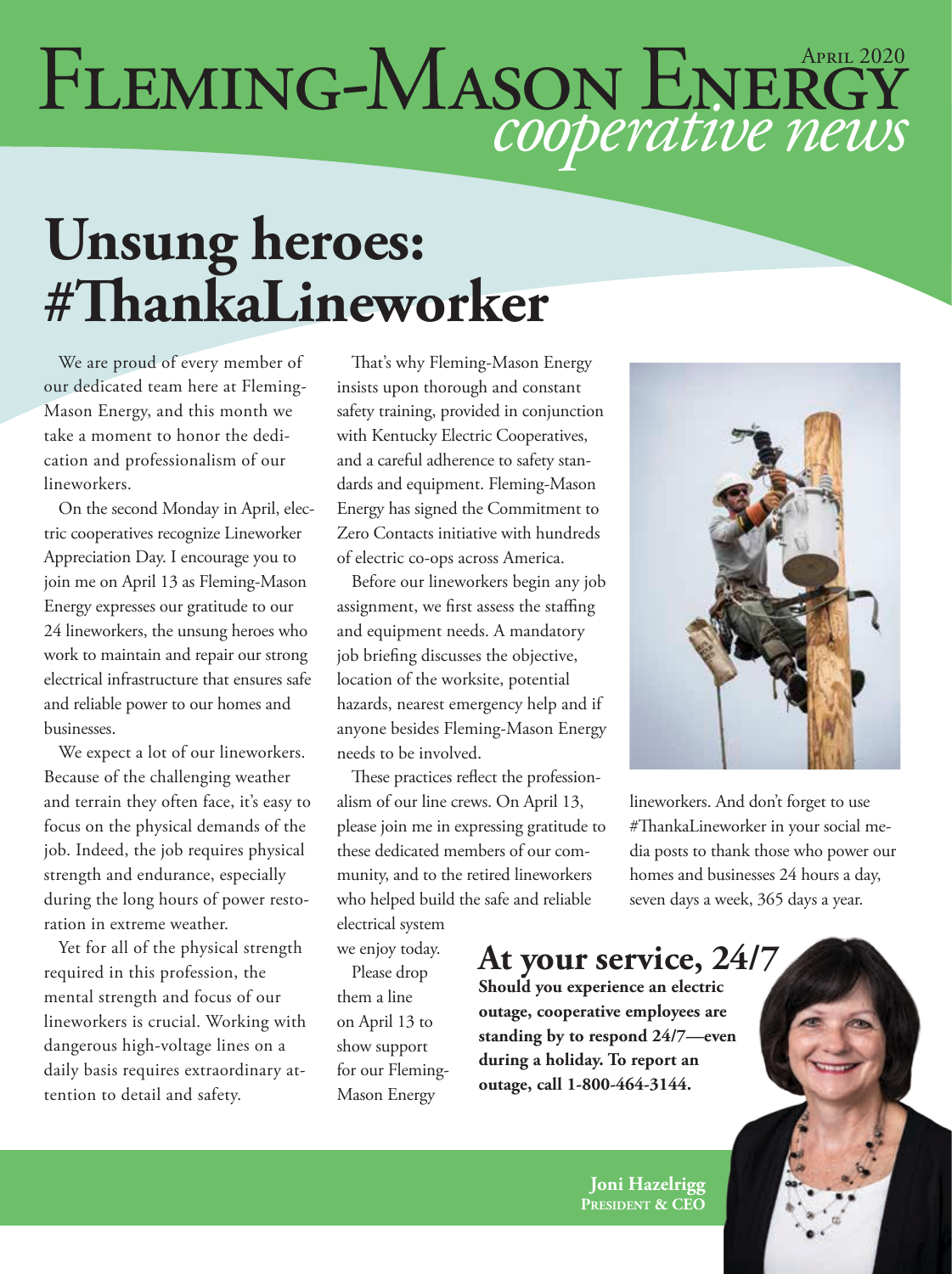

A Touchstone Energy<sup>®</sup> Cooperative A

Contact us: In Fleming County: (606) 845.2661

Other Counties: (800) 464.3144

Hours:  $7:30$  A.M.  $-4:30$  P.M.

Editor Lori K. Ulrich President & CEO Joni Hazelrigg

Board of Directors Lonnie Vice CHAIRMAN

> Tom Saunders Vice Chairman

Dina Gooding Secretary treasurer

Other Directors Timothy S. Eldridge Rick Hord John M. Roe Regina Rose

> Attorneys Marvin Suit Earl Rogers III

Follow us on: **Rounded square** Only use blue and/or white. For more details check out our Brand Guidelines.

## **BackPack Program**

Fleming-Mason Energy employees recently donated \$75 to the Fleming County BackPack Program. Employees participated in Flemingsburg's Christmas Parade in early December and were awarded first place for their float entry entitled "Powering the Griswold Christmas." The group decided to donate winnings to the BackPack Program, which helps children, who may be food insecure, get the nutritious and easy-to-prepare food they need to get through weekends and breaks. Making the donation on behalf of Fleming-Mason Energy are Joni Hazelrigg, Michael Parker, Marc Masters and Tim Pease. Accepting on behalf of the program is Donna Fryman, Family and Consumer Sciences Extension Agent at the University of Kentucky.



*Photo: Lori Ulrich* 

## 5 Easy Ways to Pay

**Fleming-Mason Energy offers a number of ways to pay your bill remotely to reflect the "social distancing" advocated by health officials because of COVID-19. Stay home to pay! If you have questions about any of these options, please call us at (800) 464-3144.**

- **1. Online at www.fme.coop** E-Check / Credit Card
- **4. Smart Phone App** FMEnergy at App stores
- **2. Direct Withdrawal** Auto Draft
- **5. Interactive Voice Response (IVR)**
- **3. Text PAY to 352667**
- Direct Number (855) 464-9842

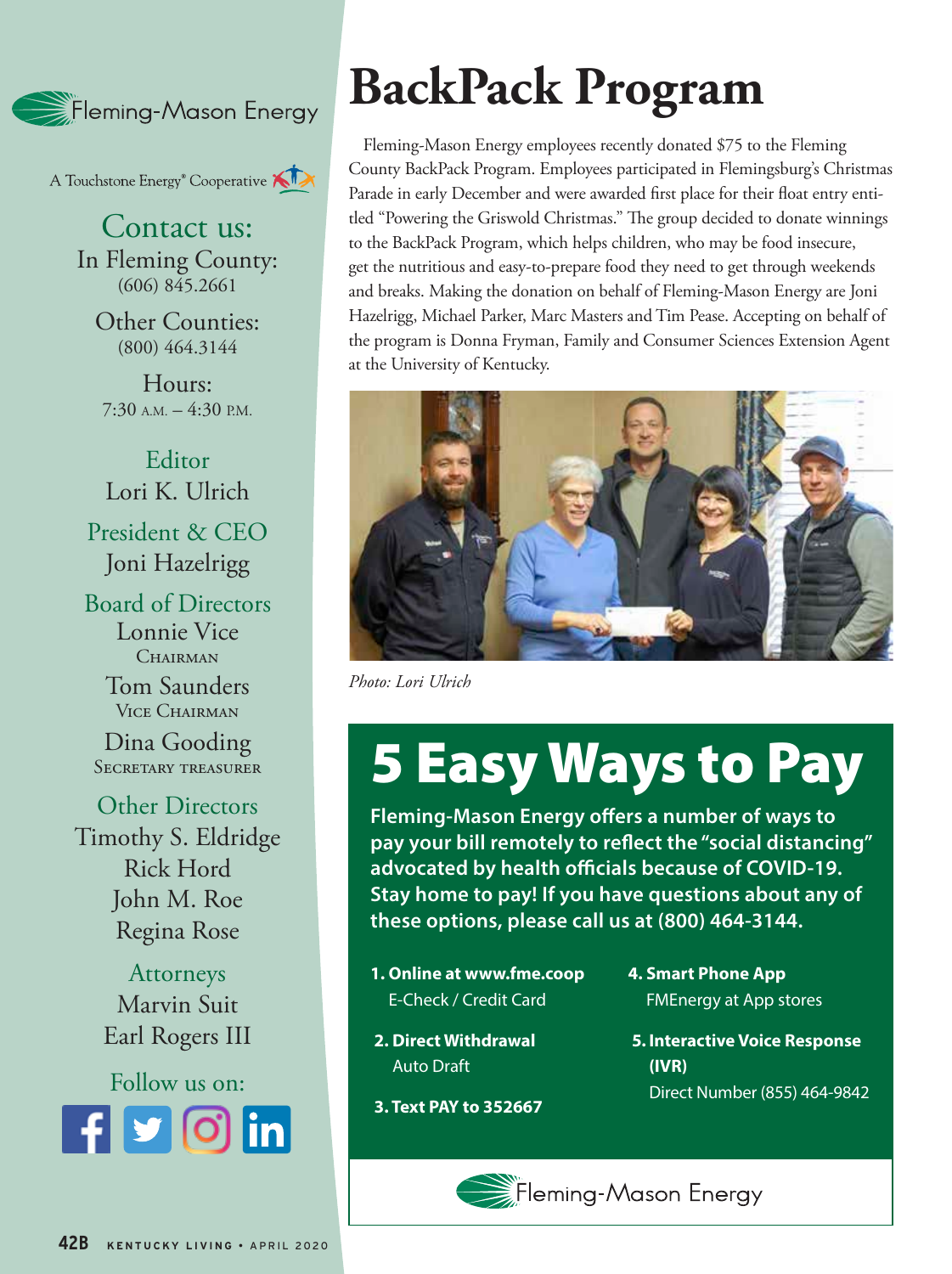

#### **Service milestones**

Co-op employees recently gathered to celebrate service milestones. From left are Rob Skaggs, 20 years; Carey Grannis, 20 years; Heather Dowdy, 20 years; Julie Clark, 20 years; Ronnie Bramel, 25 years; Lori Ulrich, 10 years; Melissa Tackett, 5 years; and Marc Masters, 5 years. Not available at the time of the photo, Kelly Johnson, 10 years. Fleming-Mason wishes to extend a special thank you to those who celebrated a service anniversary with the co-op in 2019.

#### **Ronnie Bramel retires**

Fleming-Mason Energy congratulates Ronnie Bramel on his retirement from the co-op. Ronnie served as our warehouse person for 25 years.

Fleming-Mason thanks Ronnie for his many years of service to the co-op and wish him a happy and healthy retirement.

*Photo: Joni Hazelrigg*

### **Celebrating National Engineers Week**

Recently, Fleming-Mason Energy celebrated National Engineers Week. We extend a special thank you to the engineers who work to help keep power flowing smoothly to the communities we serve. Pictured here are those who make up the engineering department at Fleming-Mason Energy. Seated, from left, are Melissa Tackett and Brandon Hunt; standing, from left, are Heath Burnett, Ricky Hurst, Rob Faris and Grover Money.



*Photo: Lori Ulrich*